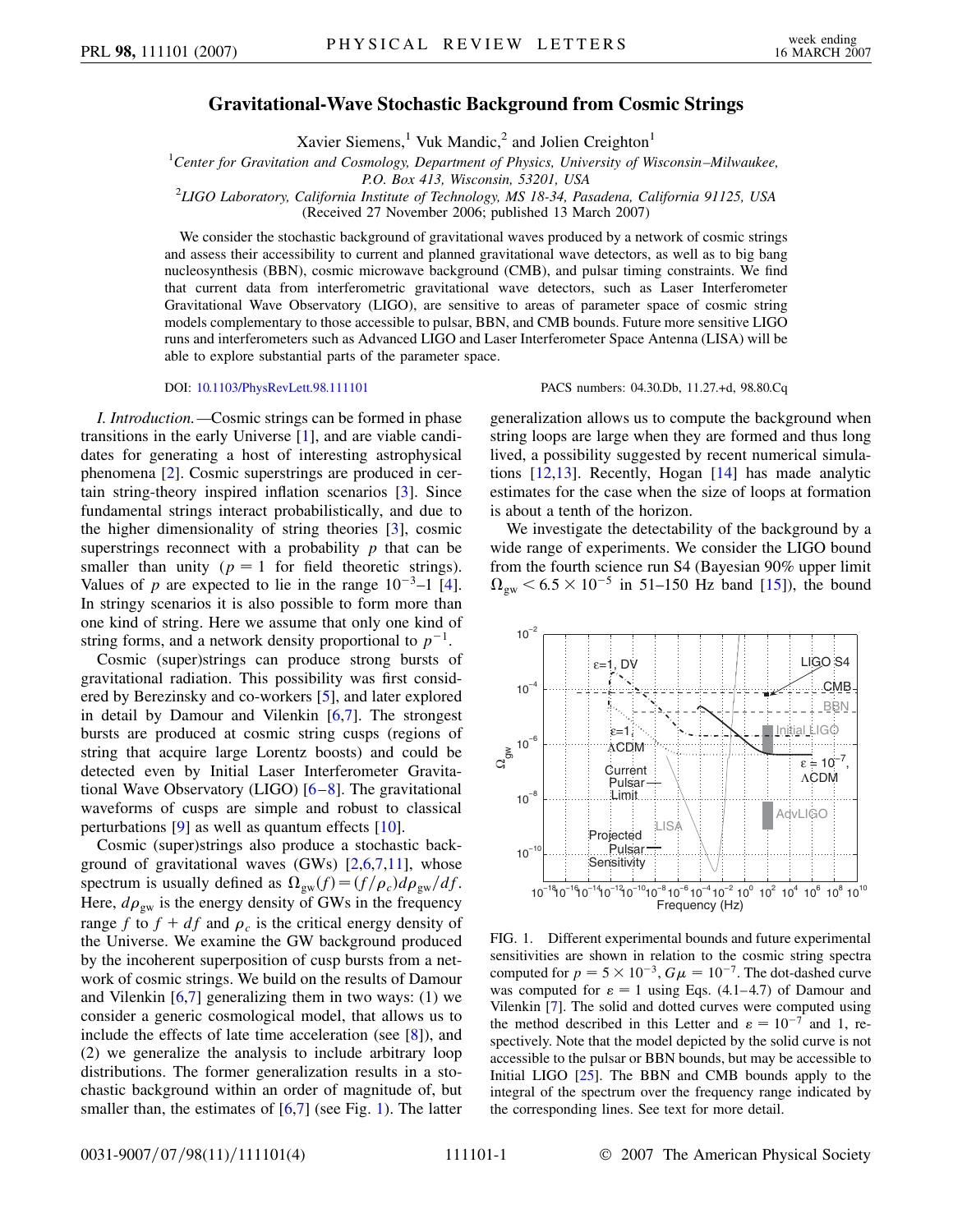based on pulsar timing experiments (95% detection rate upper bound  $\Omega_{\rm gw}$   $<$  3.9  $\times$  10<sup>-8</sup> at frequencies 1/(20 yr)– 1/yr [\[16](#page-3-16)]), as well as the expected future reaches of LIGO, advanced LIGO, Laser Interferometer Space Antenna (LISA) [[17](#page-3-17)], and pulsar timing experiments [[16](#page-3-16)]. We also consider the indirect bound due to big bang nucleosynthe-sis (BBN) [\[18\]](#page-3-18):  $\int \Omega_{gw}(f) d(\ln f) < 1.5 \times 10^{-5}$ , assuming 4.4 as the 95% upper limit on the effective number of neutrino species at the time of BBN [[19](#page-3-19)]. This bound applies to the signal produced before the time of BBN, i.e., to redshifts  $z > 5.5 \times 10^9$ , and to frequencies above  $\sim$ 10<sup>-10</sup> Hz (corresponding to the comoving horizon size at the time of BBN). Similarly, we consider the bound obtained using the cosmic microwave background (CMB) and matter spectra [\[20\]](#page-3-20)  $\int \Omega_{gw}(f) d(\ln f) < 7.5 \times$ 10-<sup>5</sup> (95% confidence limit, assuming adiabatic initial conditions). This bound applies to signals produced before photon decoupling, i.e., for  $z > 1100$ , and to frequencies above  $\sim$  10<sup>-15</sup> Hz (corresponding to the comoving horizon size at the time of photon decoupling). Finally, we consider the projected sensitivity of the LIGO burst search, optimized to search for individual cusp bursts at relatively low redshifts [\[8](#page-3-7)]. For the above limits on  $\Omega_{\rm gw}$ , as well as in the remainder of the Letter, we assume a value of the Hubble parameter  $H_0 = 73 \text{ km/s/Mpc}$  [\[21\]](#page-3-21). The 5% uncertainty in the value of the Hubble parameter does not alter our conclusions. Figure [1](#page-0-0) shows the different experimental bounds in relation to examples of the cosmic string spectrum. We will show that these experiments explore a large fraction of the cosmic string parameter space, making burst and stochastic GW searches rare and powerful probes of early Universe physics and string theory motivated cosmology.

<span id="page-1-0"></span>*II. Stochastic background.—*We have used the results of Allen and Romano [[22](#page-3-22)], to compute the GW spectrum by evaluating the strain at a point in space [[23\]](#page-3-23),

$$
\Omega_{\rm gw}(f) = \frac{4\pi^2}{3H_0^2} f^3 \int dz \int dl h^2(f, z, l) \frac{dR}{dzdl}.
$$
 (1)

<span id="page-1-1"></span>In the following, we describe the quantities that enter this expression. The strain produced by a cusp at a redshift *z*, from a loop of length *l*, can be read off Eq. (46) of [\[8\]](#page-3-7):

$$
h(f, z, l) = g_1 \frac{G\mu l^{2/3} H_0}{f^{4/3} (1+z)^{1/3} \varphi_r(z)}.
$$
 (2)

Here  $g_1$  absorbs the uncertainty on the amount of length  $l$ involved in the production of the cusp [\[8\]](#page-3-7), *G* is Newton's constant, and  $\mu$  is the mass per unit length of strings. We expect the ignorance constant  $g_1$  to be of  $O(1)$  provided loops are smooth. The dimensionless function  $\varphi_r(z)$  relates the proper distance to the redshift (see Appendix A of  $[8]$  $[8]$ ). The burst rate entering Eq.  $(1)$  $(1)$  is given by Eq.  $(58)$  of  $[8]$  $[8]$ :

<span id="page-1-2"></span>
$$
\frac{dR}{dzdl} = H_0^{-3} \varphi_V(z) (1+z)^{-1} \nu(l, z) \Delta(f, z, l). \tag{3}
$$

Here  $\varphi_V(z)$  is a dimensionless function that relates the volume element to the redshift (see Appendix A of [[8](#page-3-7)]) and the factor  $(1 + z)^{-1}$  comes from the relation between the observed burst rate and the cosmic time. The number of cusps per unit space-time volume from loops with lengths in the interval *dl* at a redshift *z* is  $\nu(l, z)dl$  $(2c/l)n(l, z)dl$  (see [\[8\]](#page-3-7)). Here, *c* is the number of cusps per loop oscillation (assumed to be 1 in the analysis below), and  $n(l, z)$  is the loop distribution which we vary in the analysis below. The fraction of bursts we can observe is  $\Delta(f, z, l) \approx \theta_m^2(z, f, l)\Theta(1 - \theta_m(z, f, l))/4$ , with  $\theta_m(z, f, l) = \left[g_2(1 + z)f l\right]^{-1/3}$ . The ignorance constant  $g_2$  absorbs factors of  $O(1)$ , as well as the fraction of the loop length *l* that contributes to the cusp [[8](#page-3-7)]. We expect  $g_2$ to be of  $O(1)$  if loops are smooth. The angle  $\theta_m$  is the maximum angle that the line of sight and the direction of a cusp can subtend and still be observed at a frequency *f*. Thus  $\theta_m^2/4$  is the beaming fraction corresponding to the angle  $\theta_m$ , and the  $\Theta$  function cuts off events that do not have the form of Eq. [\(2\)](#page-1-1).

If loop sizes at formation are determined by gravitational backreaction, then to a good approximation all loops have the same length at formation and are short lived. We can take the loop distribution to be  $n(l, t)$  =  $(p\Gamma G\mu)^{-1}\delta(l-\alpha t)$  [\[6\]](#page-3-5), where  $\Gamma \sim 50$  is a constant related to the power emitted by loops into GWs, and the cosmic time is a function of the redshift,  $t = t(z)$ . We parametrize the loop length using  $\varepsilon$  [\[7\]](#page-3-6), taking  $\alpha =$  $\epsilon \Gamma G \mu$ . In this case, the integral over lengths in Eq. [\(1\)](#page-1-0) can be replaced with Eq. (59) of [\[8\]](#page-3-7), enhancing the string density in the radiation era by a factor of 10 [\[6](#page-3-5)].

However, recent simulations [\[12,](#page-3-11)[13\]](#page-3-12) suggest that loop sizes at formation are related to network dynamics. In this case loops may be large and long lived, the loop distribution  $n(l, t)$  is more complicated [see Eqs.  $(68-70)$  of [\[8](#page-3-7)]], and the integral over lengths must be computed explicitly.

Damour and Vilenkin [[6\]](#page-3-5) made the crucial observation that the stochastic ensemble of GWs generated by a network of cosmic strings includes large infrequent bursts, and that the computation of  $\Omega_{gw}(f)$  should not be biased by including these large rare events. When loops are small, all loops at a certain redshift are the same size and produce the same amplitude events. Hence, a cutoff can be placed in the integral over redshifts to remove large events for which the rate is smaller than the relevant time scale of the experiment [see Eq.  $(6.17)$  of [\[6\]](#page-3-5)]. When loops are large the situation is more complicated because at any given redshift there are loops of many different sizes. To deal with this problem, we use Eqs. [\(2\)](#page-1-1) and ([3\)](#page-1-2) and evaluate  $dR/dzdh$ , the rate from cusps in redshift interval *dz* and with strain in the interval  $dh$ . We then find the strain  $h_*$  for which

$$
R(>h_*) = \int_{h_*}^{\infty} dh \frac{dR}{dh} = f.
$$
 (4)

Then, rather than Eq.  $(1)$  $(1)$  we evaluate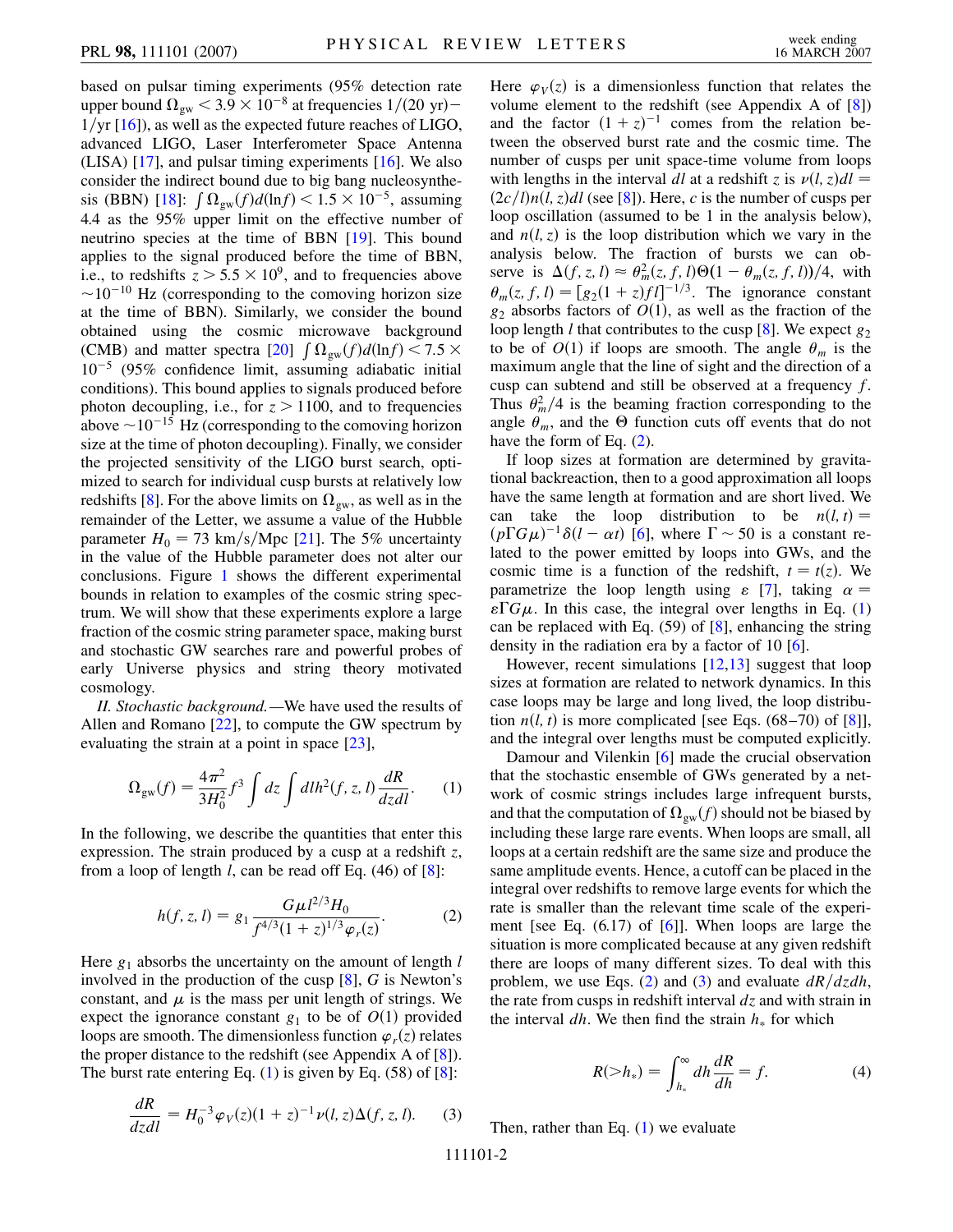$$
\Omega_{\rm gw}(f) = \frac{4\pi^2}{3H_0^2} f^3 \int_0^{h_*} dh h^2 \int dz \frac{dR}{dz dh}.
$$
 (5)

This procedure removes large amplitude events (those with strain  $h > h_*$ ) that occur at a rate smaller than *f*.

*III. Results and discussion.—*Our results take the form of sections of cosmic string model parameter space either constrained or allowed by past and future experiments (see Fig. [2\)](#page-2-0). For simplicity we set  $g_1 = g_2 = 1$ .

When loop sizes are given by gravitational backreaction, we scan the parameter space of reconnection probability  $(10^{-3} < p < 1)$ , dimensionless string tension  $(10^{-12} <$  $G\mu$  < 10<sup>-6</sup>), and the size of the small loops (10<sup>-13</sup> <  $\varepsilon$  < 1). For each point in this parameter space, we calculate  $\Omega_{gw}(f)$ . Since the most recent LIGO result [[15](#page-3-14)] was optimized for the frequency independent spectrum, we first appropriately scale the observed LIGO spectrum and variance, in order to optimize the search for the calculated  $\Omega_{\rm gw}(f)$  [[23\]](#page-3-23). We perform similar optimizations for the future projected sensitivities of LIGO and of Advanced LIGO. For pulsar experiments (and the LISA sensitivity), we exclude a model if it predicts a larger amplitude than the limit (or projected sensitivity) at any frequency. To compare a model with the BBN bound, we perform the redshift integral in Eq. ([1\)](#page-1-0) over redshifts  $z \approx 5.5 \times 10^9$ . Similarly, for the bound based on the CMB and matter spectra, we integrate over  $z \ge 1100$ . Figure [2](#page-2-0) shows the accessible regions corresponding to the different experiments and bounds. Several conclusions can be inferred. First, cosmic superstrings (with small values of *p*) are more accessible because the spectrum amplitude is inversely proportional to *p* through its dependence on the loop

<span id="page-2-0"></span>

FIG. 2. Top left: Accessible regions in the  $\varepsilon - G\mu$  plane for  $p = 10^{-3}$  when loop sizes are determined by gravitational backreaction. From darkest to lightest, they are LIGO S4 limit, LIGO H1L1 projected sensitivity [cross correlating the data from the 4 km LIGO interferometers at Hanford, WA (H1) and Livingston, LA (L1)], LIGO H1H2 projected sensitivity [cross correlating the data from the two LIGO interferometers at Hanford, WA (H1 and H2)], and AdvLIGO H1H2 projected sensitivity. All projections assume 1 year of exposure and either LIGO design sensitivity or Advanced LIGO sensitivity tuned for binary neutron star inspiral search. The solid black curve corresponds to the BBN bound, the dot-dashed curve to the pulsar bound, the +'s to the projected pulsar sensitivity, the open circles to the bound based on the CMB and matter spectra, the  $\times$ 's to the projected sensitivity of the LIGO burst search, and the solid circles to the LISA projected sensitivity (accessible regions are to the right of the corresponding curves). Top right: Same as above for  $p = 10^{-2}$ . Bottom left: Same as above for  $p = 10^{-1}$ . Bottom right: Accessible regions in the  $p - G\mu$  plane for the large long-lived loop models. The accessible regions are to the right of the corresponding curves. All models are within reach of LISA, and most are within the projected pulsar bound.